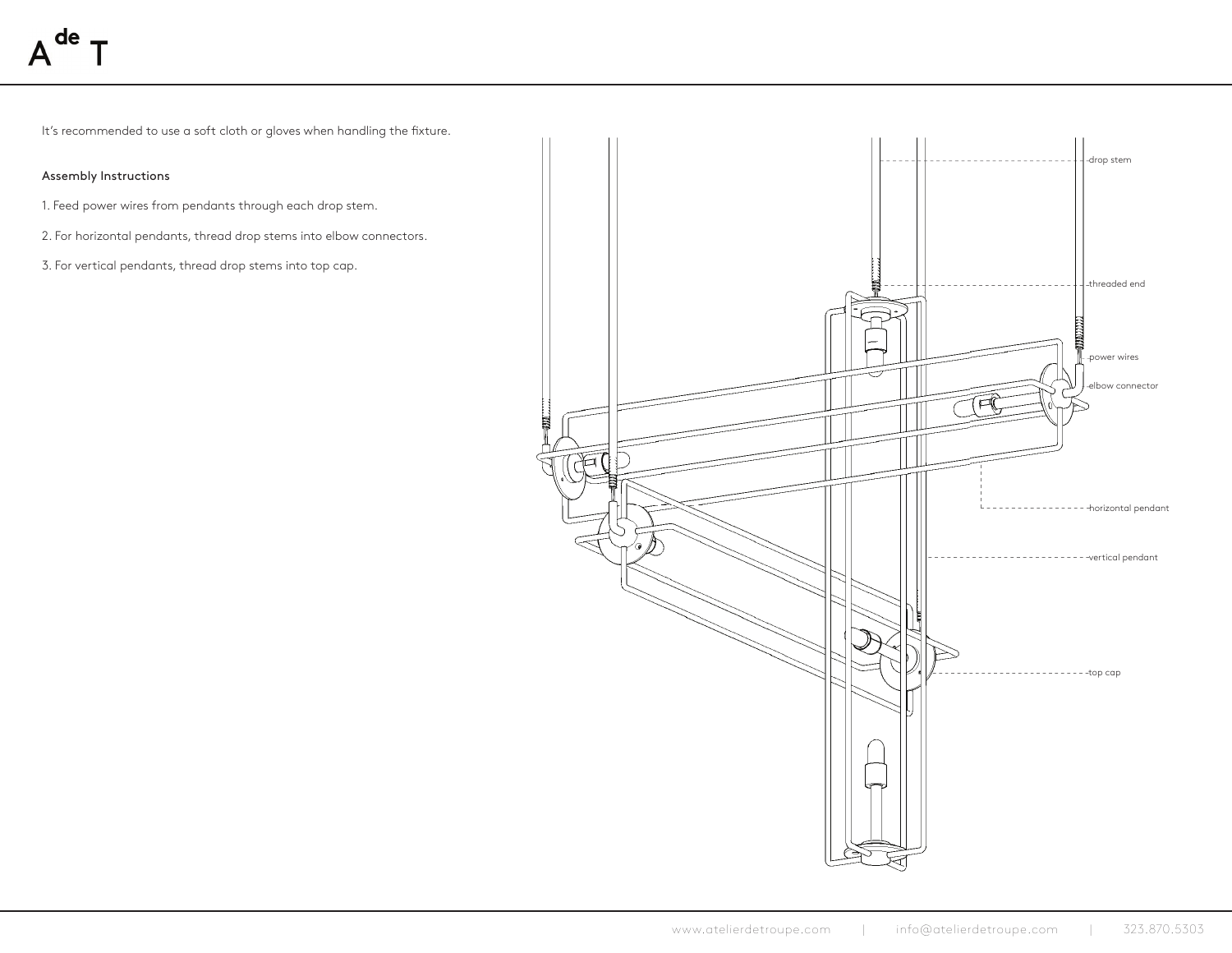It's recommended to use a soft cloth or gloves when handling the fixture. It's recommended to use a lift to install the fixture.

## Wiring Instructions

1. Attach universal crossbar to J-box aligning holes in regard to fire plate screw holes and desired fixture direction.

2. Using the fire plate holes as a guide, mark locations for dry wall anchors. Install anchors flush to ceiling. Fasten dry wall screws into dry wall anchors to install fire plate flush to ceiling.

3. Using provided screws, secure fire plate to J- box

4. With the help of another person, lift fixture by canopy. Insert C hooks into side holes to suspend canopy from fire plate.

5. Connect positive supply wire (typically black or the smooth, unmarked side of the two-conductor cord) to positive fixture lead with appropriately sized twist on connector.

6. Connect negative supply wire (typically white or the ribbed, marked side of the two-conductor cord) to negative fixture lead.

7. Please refer to the grounding instructions to complete all electrical connections.

8. Tuck the connected wires into the J-box.

### Grounding Instructions

For positive grounding in a 3-wire electrical system, fasten the fixture ground wire (typically copper or green plastic coated) to the fixture mounting crossbar with the ground screw.

Note: On straps for screw support fixtures, first install the two mounting screws in strap. Any remaining tapped hole may be used for the ground screw.

#### Assembly Instructions

1. Insert threaded portion of drop stem through hole on canopy.

2. Screw locking nut to drop stem till secure.

3. Ensure tightening nut is loose enough to allow rod adjustment.

4. Use level to adjust rods into alignment. Secure placement by tightening nut.

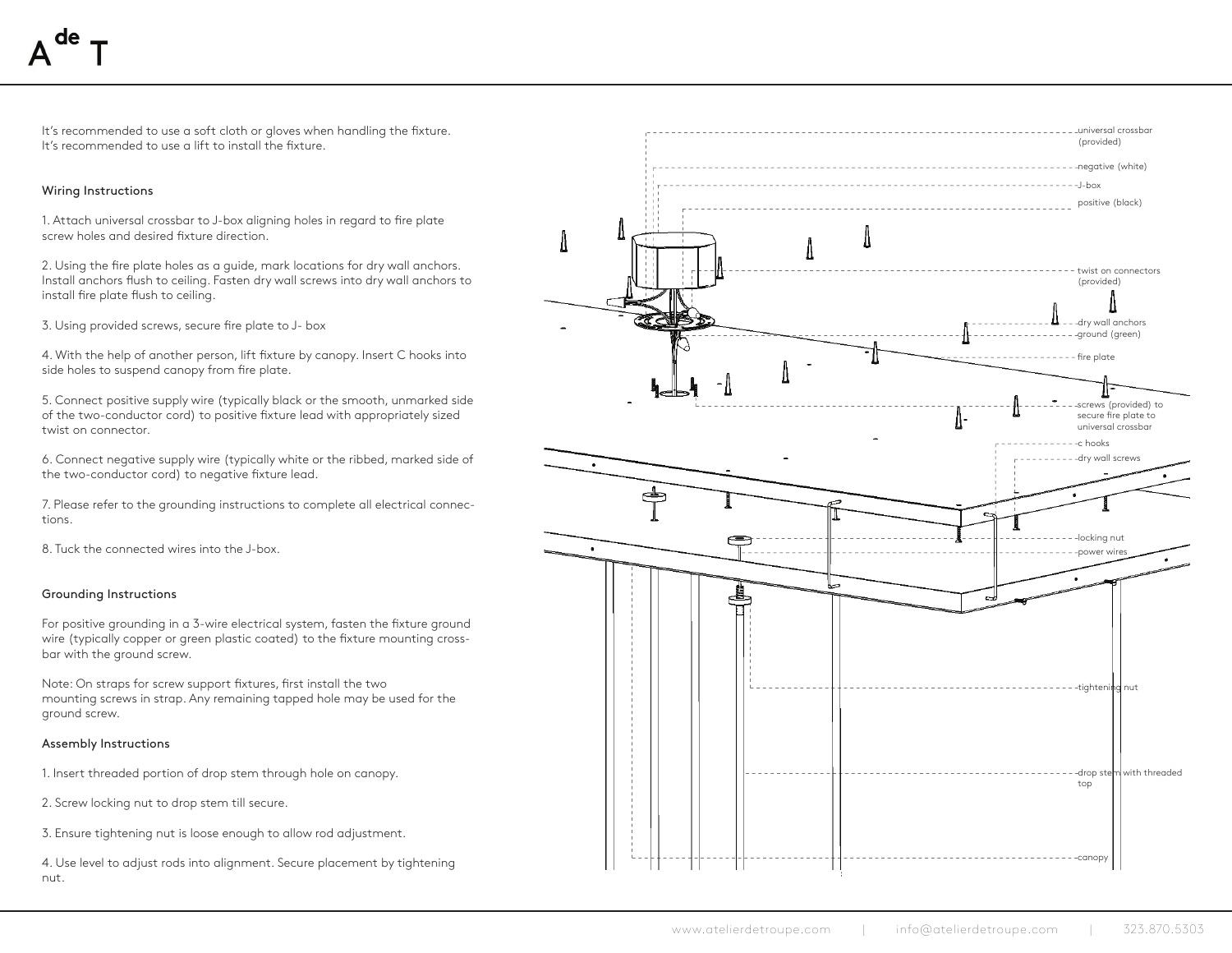It's recommended to use a soft cloth or gloves when handling the fixture. It's recommended to use a lift to install the fixture.

# Assembly Instructions

- 1. Support all sides of canopy and remove C hooks.
- 2. Lift canopy over fire plate and secure in place using provided side screws.